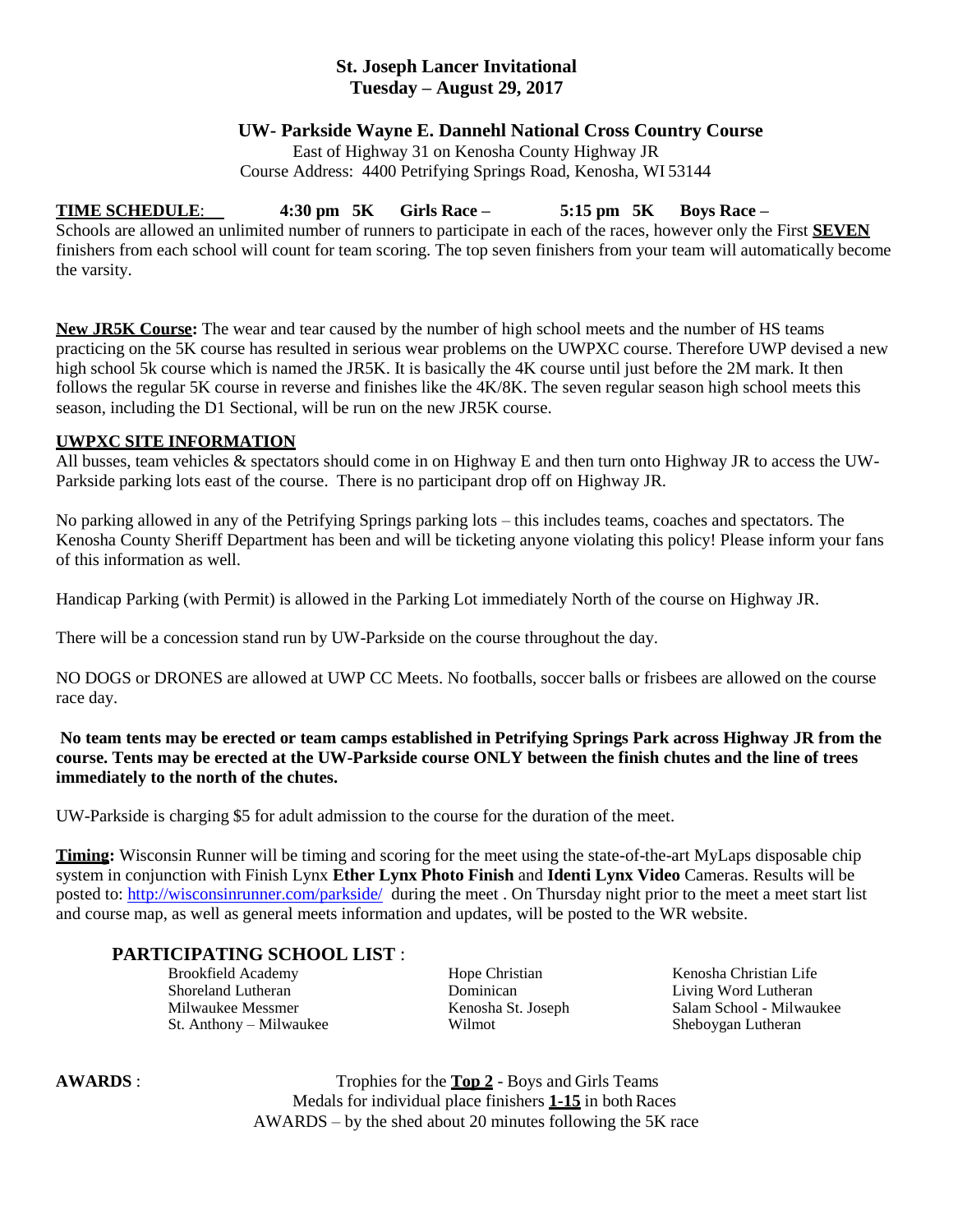# **St. Joseph Lancer Invitational – Boys Best Times – 1994 to Present**

|    | <b>NAME</b>                         | <b>SCHOOL</b>                      | <b>TIME</b>    | <b>YEAR</b> |
|----|-------------------------------------|------------------------------------|----------------|-------------|
| 1. | Kevin Ryan                          | Kenosha St. Joseph                 | 16:10          | 2013        |
| 2. | Kevin Ryan                          | Kenosha St. Joseph                 | 16:13          | 2012        |
| 3. | <b>Hamilton Beal</b>                | Kenosha St. Joseph                 | 16:15          | 1999        |
| 4. | Luke Versweyveld                    | Kenosha Christian Life             | 16:16          | 2013        |
| 5. | Zach McFall                         | Kenosha St. Joseph                 | 16:28          | 2004        |
| 6. | Colin Kennedy                       | <b>Burlington Catholic Central</b> | 16:30          | 1997        |
| 7. | Zach McFall                         | Kenosha St. Joseph                 | 16:37          | 2005        |
| 8. | <b>Luke Stevens</b>                 | <b>Madison Abundant Life</b>       | 16:39          | 1999        |
| 9. | Luke Versweyveld                    | Kenosha Christian Life             | 16:40          | 2012        |
|    | 10. Peter Bolgert                   | Sheboygan Lutheran                 | 16:45          | 2006        |
|    | 11. Tom Moldenhauer                 | <b>Watertown Luther Prep</b>       | 16:48          | 2000        |
|    | 12. Alex Reinhart                   | University School of Milwaukee     | 16:52          | 2001        |
|    | 13. Adam Lang                       | Sheboygan Lutheran                 | 16:53          | 2005        |
|    | 14. Kevin Ryan                      | Kenosha St. Joseph                 | 16:55          | 2011        |
|    | 15. Ryan Birkholz                   | <b>Burlington Catholic Central</b> | 16:56          | 2002        |
|    | 16. Hamilton Beal                   | Kenosha St. Joseph                 | 16:59          | 1997        |
|    | Peter Bolgert                       | Sheboygan Lutheran                 | 16:59          | 2005        |
|    | 18. Mike Eaton                      | Kenosha St. Joseph                 | 17:00          | 1998        |
|    | <b>Hamilton Beal</b>                | Kenosha St. Joseph                 | 17:00          | 1998        |
|    | 20. Tom Moldenhauer                 | <b>Watertown Luther Prep</b>       | 17:02          | 1999        |
|    | 21. Tom Moldenhauer                 | Watertown Luther Prep              | 17:05          | 2001        |
|    | <b>Stephen Nelson</b>               | Kenosha St. Joseph                 | 17:05          | 2011        |
|    | 23. Zach McFall                     | Kenosha St. Joseph                 | 17:06          | 2003        |
|    | 24. Matt De Villers                 | <b>Brookfield Academy</b>          | 17:10          | 2006        |
|    | 25. Tom Moldenhauer                 | <b>Watertown Luther Prep</b>       | 17:12          | 2002        |
|    | Joel Cohen                          | Whitefish Bay Dominican            | 17:12          | 1999        |
|    | Mark Moldenhauer                    | <b>Watertown Luther Prep</b>       | 17:12          | 1996        |
|    | Mark Moldenhauer                    | <b>Watertown Luther Prep</b>       | 17:12          | 1995        |
|    | 29. Sachin Shivaram                 | University School of Milwaukee     | 17:14          | 1997        |
|    | 30. Alex Reinhart                   | University School of Milwaukee     | 17:16          | 2002        |
|    | 31. Zach Ziemann                    | Living Word Lutheran               | 17:17          | 2012        |
|    | 32. Kyle Needham                    | <b>Watertown Luther Prep</b>       | 17:18          | 1999        |
|    | Brian Bigalke                       | Sheboygan Lutheran                 | 17:18          | 2006        |
|    | 34. Chris Spannagle                 | Sheboygan Lutheran                 | 17:21          | 1999        |
|    | Mike Eaton                          | Kenosha St. Joseph                 | 17:21          | 1997        |
|    | Nathen Heppe                        | <b>Brookfield Academy</b>          | 17:21          | 2009        |
|    | 37. Chris Mleczko                   |                                    |                | 2006        |
|    |                                     | Kenosha St. Joseph                 | 17:22<br>17:23 | 1996        |
|    | 38. Colin Kennedy<br>39. Sean Riley | <b>Burlington Catholic Central</b> | 17:24          | 2006        |
|    | 40. Dan Kaufman                     | Kenosha St. Joseph                 | 17:25          | 2004        |
|    | <b>Tom Smith</b>                    | University School of Milwaukee     | 17:25          | 2004        |
|    | 42. Bob Cook                        | <b>Brookfield Academy</b>          | 17:26          | 1997        |
|    |                                     | Kenosha St. Joseph                 | 17:26          |             |
|    | Alex De Villers                     | <b>Brookfield Academy</b>          |                | 2006        |
|    | 44. James Bolger                    | <b>Brookfield Academy</b>          | 17:28          | 1999        |
|    | 45. Mark Moldenhauer                | <b>Watertown Luther Prep</b>       | 17:31          | 1994        |
|    | 46. Ryan Birkholz                   | <b>Burlington Catholic Central</b> | 17:32          | 2001        |
|    | Matt De Villers                     | <b>Brookfield Academy</b>          | 17:32          | 2004        |
|    | 48. Brian Boekman                   | Racine Prairie                     | 17:34          | 1994        |
|    | 49. Moses Emmanual                  | St. Lawrence Seminary              | 17:35          | 1999        |
|    | 50. Gabe Siehr                      | Manitowoc Roncalli                 | 17:36          | 1999        |

Note – In 2015 the Boys ran 3k due to excessive heat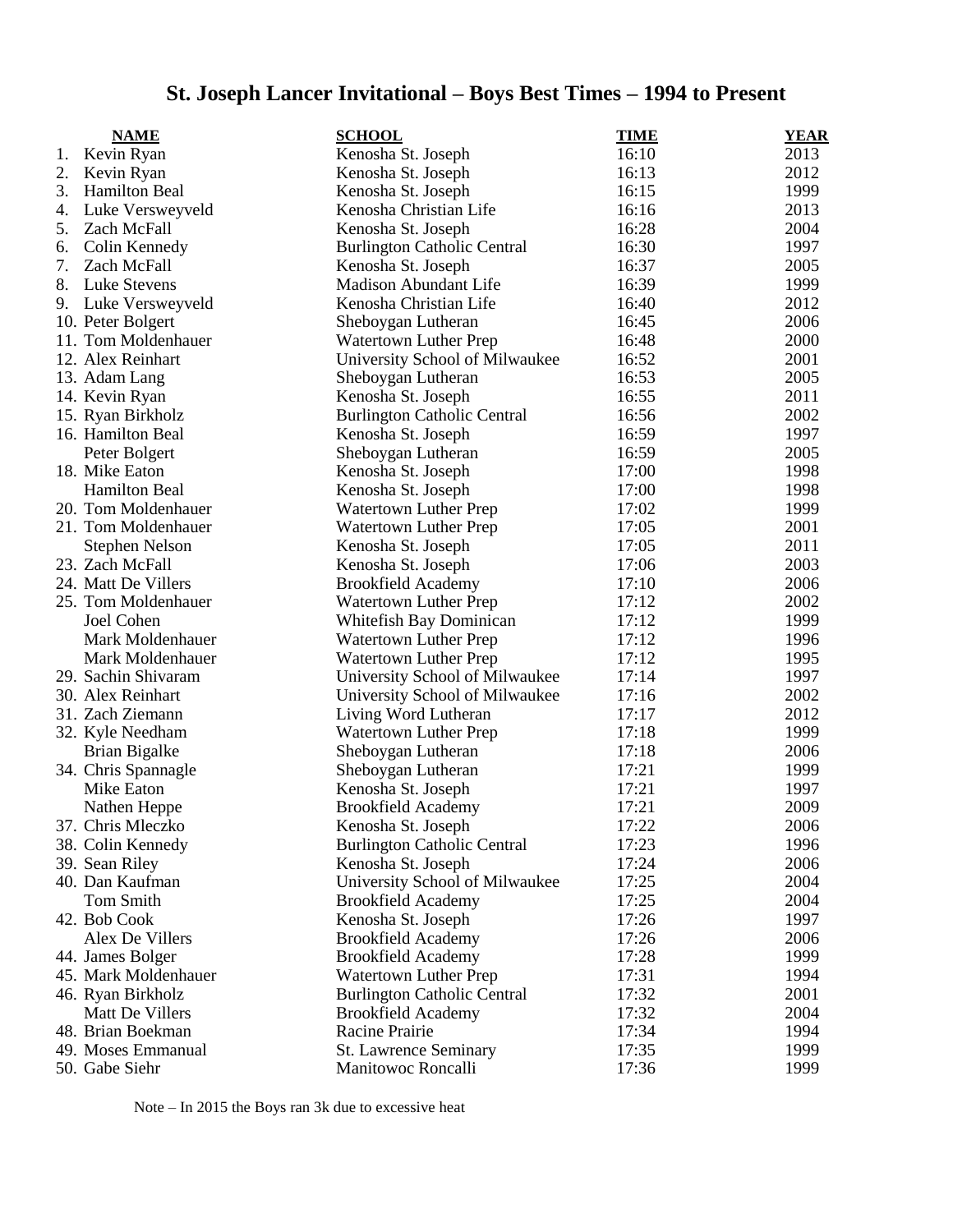|    |                        | St. Joseph Lancer Invitational – Girls Best Times – 1994 to 2013 41 |             |             |
|----|------------------------|---------------------------------------------------------------------|-------------|-------------|
|    | <b>NAME</b>            | <b>SCHOOL</b>                                                       | <b>TIME</b> | <b>YEAR</b> |
| 1. | Becca Gosselin         | Living Word Lutheran                                                | 15:33       | 2012        |
| 2. | <b>Stacey Theil</b>    | Sheboygan Lutheran                                                  | 15:48       | 2006        |
| 3. | Tess Leibham           | Sheboygan Lutheran                                                  | 15:57       | 2013        |
| 4. | Annie Fisher           | Kenosha St. Joseph                                                  | 16:02       | 2011        |
| 5. | <b>Ashley Scheele</b>  | Sheboygan Lutheran                                                  | 16:12       | 2011        |
| 6. | Anna Loef              | Kenosha St. Joseph                                                  | 16:14       | 2011        |
| 7. | Meghan Falconer        | Sheboygan Lutheran                                                  | 16:15       | 2009        |
| 8. | Olivia Groeber         | Kenosha Christian Life                                              | 16:16       | 2013        |
| 9. | <b>Ashley Scheele</b>  | Sheboygan Lutheran                                                  | 16:17       | 2012        |
|    | 10. Emily Salas        | <b>Burlington Catholic Central</b>                                  | 16:19       | 2000        |
|    | 11. Lisa Nowak         | Shoreland Lutheran                                                  | 16:21       | 1994        |
|    | Lauren Weiss           | Living Word Lutheran                                                | 16:21       | 2013        |
|    | 13. Lisa Nowak         | Shoreland Lutheran                                                  | 16:25       | 1996        |
|    | Meg Griffin            | <b>Brookfield Academy</b>                                           | 16:25       | 2013        |
|    | Anne Bolgert           | Sheboygan Lutheran                                                  | 16:25       | 2009        |
|    | 16. Emily Salas        | <b>Burlington Catholic Central</b>                                  | 16:29       | 1999        |
|    | 17. Jessica Schibline  | Manitowoc Roncalli                                                  | 16:31       | 1994        |
|    | Jessica Schibline      | Manitowoc Roncalli                                                  | 16:31       | 1996        |
|    | 19. Jessica Schibline  | Manitowoc Roncalli                                                  | 16:32       | 1995        |
|    | 20. Meghan Falconer    | Sheboygan Lutheran                                                  | 16:35       | 2008        |
|    | Mary Griffin           | <b>Brookfield Academy</b>                                           | 16:35       | 2012        |
|    | 22. Denor Nikk         | Manitowoc Roncalli                                                  | 16:36       | 1994        |
|    | <b>Hayley Panasiuk</b> | Whitefish Bay Dominican                                             | 16:36       | 2006        |
|    | 24. Beth Wering        | Heritage Christian                                                  | 16:37       | 1999        |
|    | <b>Constance Mash</b>  | Watertown Luther Prep                                               | 16:37       | 1999        |
|    | <b>Stacey Theil</b>    | Sheboygan Lutheran                                                  | 16:37       | 2005        |
|    | Lauren Kustner         | <b>Brookfield Academy</b>                                           | 16:37       | 2006        |
|    | 28. Anna Bourmann      | Watertown Luther Prep                                               | 16:39       | 2000        |
|    | Jana Porter            | Heritage Christian                                                  | 16:39       | 1997        |
|    | Katie Kelly            | <b>Burlington Catholic Central</b>                                  | 16:39       | 2006        |
|    | 31. Meghan Falconer    | Sheboygan Lutheran                                                  | 16:40       | 2007        |
|    | Katie Dubiak           | Shoreland Lutheran                                                  | 16:40       | 2009        |
|    | 33. Megan Goede        | Watertown Luther Prep                                               | 16:41       | 2000        |
|    | Lisa Nowak             | Shoreland Lutheran                                                  | 16:41       | 1995        |
|    | 35. Rachel Berg        | Watertown Luther Prep                                               | 16:42       | 1999        |
|    | 36. Hope Christie      | Shoreland Lutheran                                                  | 16:43       | 2004        |
|    | 37. Chantell Sievert   | Shoreland Lutheran                                                  | 16:44       | 1994        |
|    | Julie Pruitt           | Greendale Martin Luther                                             | 16:44       | 1994        |
|    | Laura Erbstdeszer      | <b>Brookfield Academy</b>                                           | 16:44       | 2003        |
|    | 40. Anna Bourmann      | Watertown Luther Prep                                               | 16:48       | 2001        |
|    | Meghan Falconer        | Sheboygan Lutheran                                                  | 16:48       | 2010        |
|    | 42. Mady Scopp         | Kenosha St. Joseph                                                  | 16:49       | 2012        |
|    | 43. Ann Tinker         | Greendale Martin Luther                                             | 16:50       | 1997        |
|    | 44. Elle Tadych        | <b>Brookfield Academy</b>                                           | 16:51       | 2011        |
|    | 45. Kelli Campbell     | Heritage Christian                                                  | 16:54       | 1998        |
|    | Anna Loef              | Kenosha St. Joseph                                                  | 16:54       | 2012        |
|    | 47. Mady Scopp         | Kenosha St. Joseph                                                  | 16:55       | 2013        |
|    | 48. Jessica Schuetze   | Watertown Luther Prep                                               | 16:57       | 1999        |
|    | 49. Emily Salas        | <b>Burlington Catholic Central</b>                                  | 16:59       | 2001        |
|    | Kallen Crowe           | Wilmot                                                              | 16:59       | 2012        |
|    | 51. Marie Donovan      | <b>Brookfield Academy</b>                                           | 17:00       | 2005        |
|    | Hope Christie          | Shoreland Lutheran                                                  | 17:00       | 2003        |
|    | 53. Hannah Barrow      | Sheboygan Lutheran                                                  | 17:01       | 2013        |
|    | 54. Anna Bourmann      | Watertown Luther Prep                                               | 17:03       | 2002        |
|    | Patti Herrmann         | Manitowoc Roncalli                                                  | 17:03       | 1995        |

# **St. Joseph Lancer Invitational – Girls Best Times – 1994 to 2013 4k**

NOTE – Girls run a new course starting in 2004 to 2013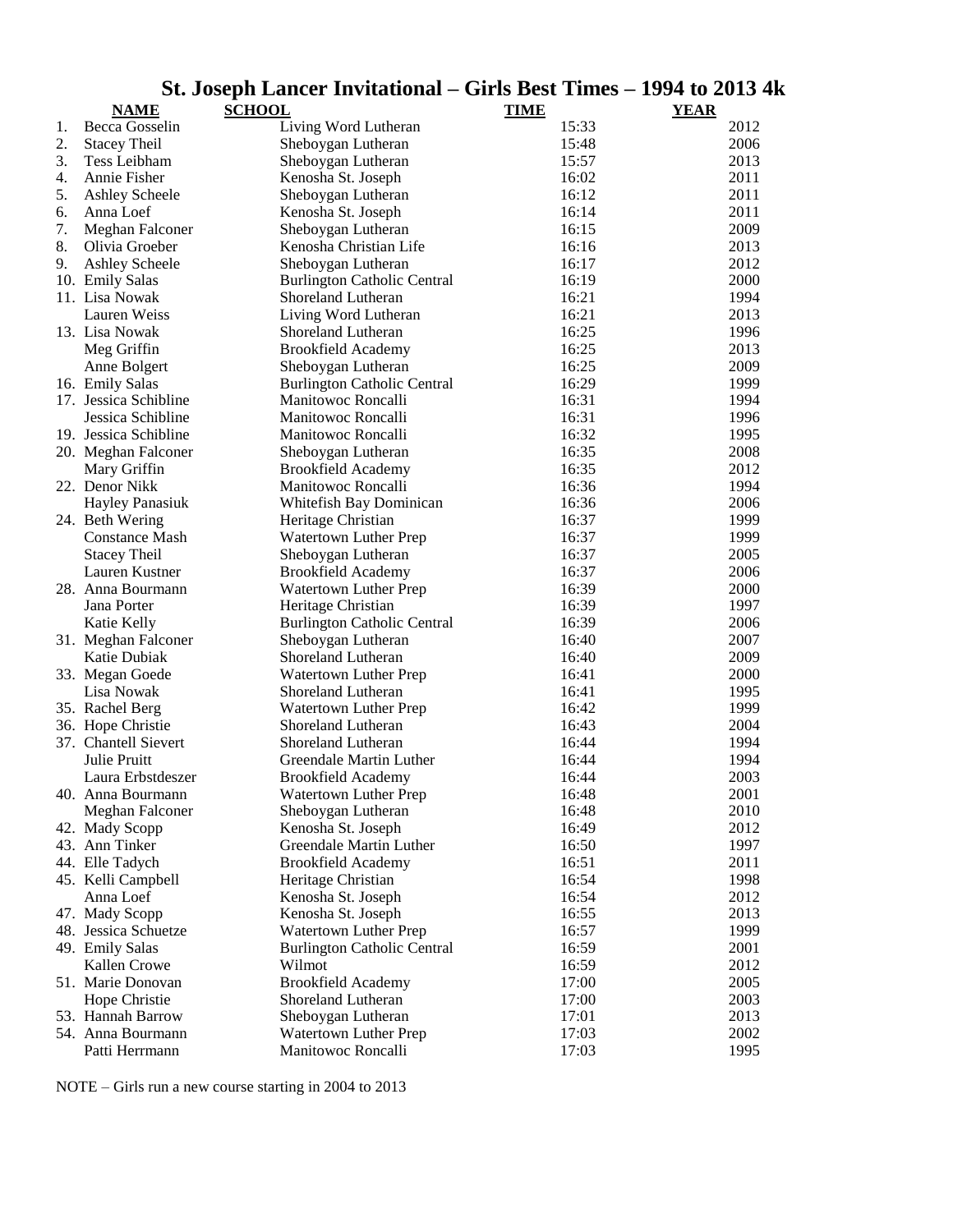|    | <b>NAME</b>           | <b>SCHOOL</b>             | <b>TIME</b> | <b>YEAR</b> |
|----|-----------------------|---------------------------|-------------|-------------|
| 1. | Shannon Griffin       | <b>Brookfield Academy</b> | 21:31       | 2016        |
| 2  | Natalie Arnold        | <b>Brookfield Academy</b> | 22:05       | 2014        |
| 3. | Kenzie Dorth          | Living Word Lutheran      | 22:13       | 2016        |
| 4. | Elizabeth Matz        | Sheboygan Lutheran        | 22:34       | 2016        |
| 5. | Ariana Hernandez      | Kenosha St. Joseph        | 22:41       | 2014        |
| 6. | Tara Nopenz           | Wilmot                    | 22:43       | 2016        |
| 7. | Nathalie Cairo        | Kenosha St. Joseph        | 22:48       | 2016        |
| 8. | Abby Lash             | Shoreland Lutherand       | 22:53       | 2014        |
|    | 9. Kensie Dorth       | Living Word Lutheran      | 23:04       | 2014        |
|    | 10. Jessie Juergensen | Living Word Lutheran      | 23:07       | 2016        |
|    | 11. Alyssa Schmitz    | Kenosha St. Joseph        | 23:12       | 2016        |
|    | 12. Lili Jaraczewski  | Kenosha St. Joseph        | 23:12       | 2016        |
|    | 13. Megan Marciniak   | Kenosha St. Joseph        | 23:19       | 2014        |
|    | 14. Carly Schreurs    | Sheboygan Lutheran        | 23:27       | 2016        |
|    | 15. Emma Schmideler   | Sheboygan Lutheran        | 23:48       | 2016        |

## **St. Joseph Lancer Invitational – Girls Best Times – 2014 to Present 5k**

Note – In 2015 the Girls ran 3k due to excessive heat

## **St. Joseph Invitational – Team/Individual Champions – Boys**

| Year | <b>Champion</b>           | Score | Runner-up                 | Score |    | <b>Individual Champion/Time</b> |
|------|---------------------------|-------|---------------------------|-------|----|---------------------------------|
| 1994 | Luther Prep               | 44    | Shoreland Lutheran        | 51    |    | M. Moldenhauer(LP)17:31         |
| 1995 | St. Lawrence              | 59    | Luther Prep               | 68    |    | M. Moldenhauer(LP)17:12         |
| 1996 | St. Lawrence              | 53    | Luther Prep               | 93    |    | M. Moldenhauer(LP)17:12         |
| 1997 | Kenosha St. Joseph        | 54    | Sheboygan A.L.            | 74    |    | Colin Kennedy(BCC)16:30         |
| 1998 | St. Lawrence              | 50    | Sheboygan A.L.            | 75    |    | Mike Eaton(KSJ) 17:00           |
| 1999 | Sheboygan A.L.            | 72    | St. Lawrence              | 75    |    | Hamilton Beal(KSJ) 16:15        |
| 2000 | <b>Brookfield Academy</b> | 53    | Luther Prep               | 57    |    | T. Moldenhauer(LP)16:48         |
| 2001 | <b>Brookfield Academy</b> | 39    | University School         | 52    |    | Alex Reinhart (USM)16:52        |
| 2002 | <b>Brookfield Academy</b> | 67    | University School         | 70    |    | Ryan Birkholz(BCC)16:56         |
| 2003 | Sheboygan A.L.            | 50    | <b>Brookfield Academy</b> | 79    |    | Zach McFall (KSJ) 17:06         |
| 2004 | <b>Brookfield Academy</b> | 41    | Sheboygan A.L.            | 51    |    | Zach McFall (KSJ) 16:28         |
| 2005 | Sheboygan A.L.            | 33    | Kenosha St. Joseph        | 65    |    | Zach McFall (KSJ) 16:37         |
| 2006 | Sheboygan A.L.            | 38    | <b>Brookfield Academy</b> | 40    |    | Peter Bolgert(SAL) 16:45        |
| 2007 | <b>Brookfield Academy</b> | 43    | Sheboygan A.L.            | 67    |    | Brian Begalke(SAL) 17:56        |
| 2008 | <b>Brookfield Academy</b> | 29    | Kenosha St. Joseph        | 56    |    | Jake Hansen (KSJ) 17:46         |
| 2009 | Kenosha St. Joseph        | 35    | <b>Brookfield Academy</b> | 48    |    | Nathen Heppe (BA) 17:21         |
| 2010 | Kenosha St. Joseph        | 23    | Sheboygan A.L.            | 61    |    | Koji Tanaka (SJM) 17:44         |
| 2011 | Kenosha St. Joseph        | 27    | Sheboygan A.L.            | 42    |    | Kevin Ryan (KSJ) 16:55          |
| 2012 | Sheboygan A.L.            | 41    | Kenosha St. Joseph        | 54    |    | Kevin Ryan (KSJ) 16:13          |
| 2013 | Kenosha St. Joseph        | 31    | Sheboygan A.L.            | 34    |    | Kevin Ryan (KSJ) 16:10          |
| 2014 | Sheboygan A.L.            | 42    | Kenosha St. Joseph        | 61    |    | 18:03<br>JD Ford (KSJ)          |
| 2015 | Sheboygan A.L.            | 53    | Kenosha St. Joseph        | 64    | 3K | A. Barnhart (LWL) 10:21         |
| 2016 | Living Word Luth.         | 63    | Sheboygan A.L.            | 64    |    | Steven Wright(KCL)17:51         |

## **St. Joseph Invitational – Team/Individual Champions – Girls**

| <u>Year</u> | Champion           | <b>Score</b> | Runner-up                 | <b>Score</b> | <b>Individual Champion/Time</b> |
|-------------|--------------------|--------------|---------------------------|--------------|---------------------------------|
| 1994        | Roncalli           | 32           | Shoreland Lutheran        | 71           | Lisa Nowak(SHL) 16:21           |
| 1995        | Roncalli           | 29           | Luther Prep               | 60           | J. Schibline (Ron) 16:32        |
| 1996        | Roncalli           | 26           | Luther Prep               | 93           | Lisa Nowak(SHL) 16:25           |
| 1997        | Roncalli           | 62           | Catholic Central          | 79           | Jana Porter(HC) 16:39           |
| 1998        | Heritage Christian | 29           | Roncalli                  | 42           | Kelli Campbell(HC) 16:54        |
| 1999        | Luther Prep        | 36           | Catholic Central          | 71           | Emily Salas (BCC) 16:29         |
| 2000        | Luther Prep        | 24           | Catholic Central          | 82           | Emily Salas (BCC) 16:19         |
| 2001        | Luther Prep        | 26           | University School         | 59           | Anna Bourman(LP) 16:48          |
| 2002        | Luther Prep        | 34           | University School         | 81           | Anna Bourman(LP) 17:03          |
| 2003        | Shoreland Lutheran | 45           | University School         | 50           | L. Erbstdeszer(BA) 16:44        |
| 2004        | Sheboygan A.L.     | 47           | University School         | 50           | Hope Christie (SHL) 16:43       |
| 2005        | Sheboygan A.L.     | 37           | Martin Luther             | 67           | Stacey Thiel(SAL) 16:37         |
| 2006        | Sheboygan A.L.     | 31           | <b>Brookfield Academy</b> | 63           | Stacey Thiel(SAL) 15:48         |
| 2007        | Sheboygan A.L.     | 28           | Shoreland Lutheran        | 64           | M. Falconer (SAL) 16:40         |
| 2008        | Sheboygan A.L.     | 27           | Shoreland Lutheran        | 43           | M. Falconer (SAL) 16:35         |